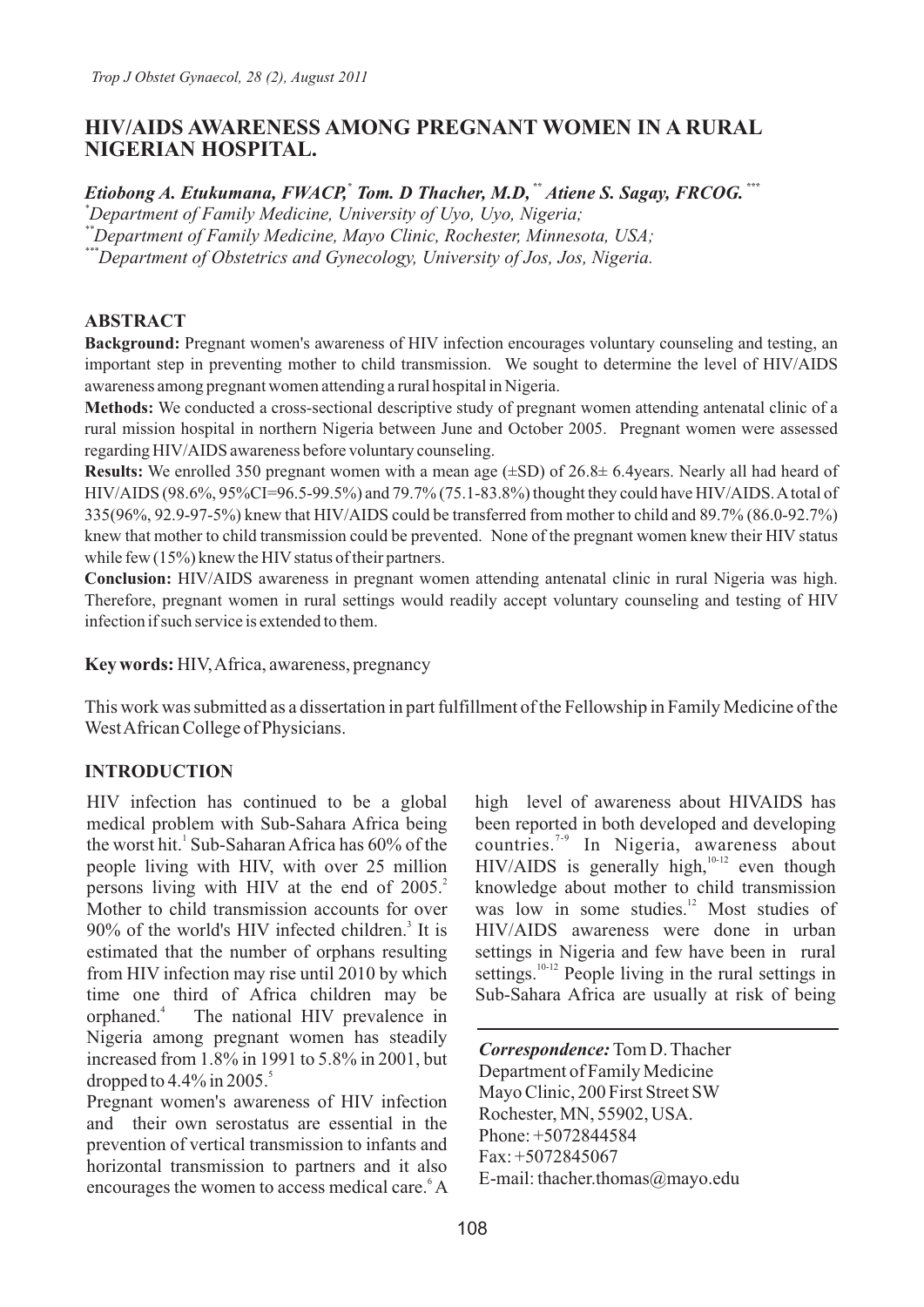neglected compared with urban populations. We carried out a cross-sectional study to determine the level of HIV/AIDS awareness among pregnant women attending a rural antenatal clinic in Nigeria before voluntary counseling and testing.

# **SUBJECTS AND METHODS**

### **Study setting**

The study was carried out in Zawan community, a settlement about 20 kilometers outside Jos city, Nigeria. The population of Zawan was 4,443 (National Population Commission Census 1991, Plateau State). By the end of 2004 its population was estimated at 6,520 based on an estimated annual increase of 3%.

The majority of the inhabitants of Zawan are Berom natives, and they share similar cultural beliefs and practices. The major occupations of this community are farming and tin mining. The study setting was the antenatal clinic of the Our Lady's of Apostles Hospital, Zawan. The hospital has a 90-bed capacity and provides primary and secondary health care. The antenatal clinic attends to a daily average of 20 women.

## **RESEARCH SUBJECTS**

The study design was a cross-sectional descriptive study to ascertain the level of HIV /AIDS awareness among pregnant women attending antenatal clinic in Zawan community. The study was carried out during the rainy season between June and October 2005. Consecutive pregnant women who presented at the antenatal clinic and gave voluntary written informed consent were included in the study. Pregnant women who were severely ill were excluded from the study.

Each pregnant woman was given information regarding the research objectives and voluntary written informed consent was obtained. The study was approved by the Ethical Committee of the Jos University Teaching Hospital, and by the management of Our Lady's of Apostles Hospital. Sociodemographic data were collected with a structured questionnaire by one of the authors (EAE). The questionnaire was written in English but interpreted in one of the local languages (Hausa or Berom) for mothers who did not speak English.

## **STATISTICALANALYSIS**

To estimate the required sample size of 346, we assumed a HIV prevalence rate of  $8.9\%$ <sup>13</sup> with a sampling error of 3%. Data entry and analysis were done with Epi Info 3.2.2 (CDC, Atlanta, Georgia, USA).

# **RESULTS**

A total of 350 pregnant women were recruited. The baseline demographic characteristics of the study pregnant women are shown in Table 1. The majority of pregnant women (98.3%) were married and the mean age of the study pregnant women was  $26.8 \pm 6.4$  with a minority over 30 years of age. Nearly all pregnant women (96%) had at least some primary education and most women (65.4%) did not work outside the home.

HIV/AIDS awareness of the study pregnant women is shown in Table 2. Nearly all the pregnant women (98.6%) had heard of HIV/AIDS and 79.7% thought they could have HIV/AIDS. Nearly all (96%) of the pregnant women knew that HIV/AIDS could be transferred from mother to child and 89.7% knew that mother to child transmission could be prevented. None of the pregnant women knew their HIV status while few (15%) knew the HIV status of their partners.

## **DISCUSSION AND CONCLUSION**

We found high level of awareness of HIV/AIDS among pregnant women attending antenatal clinic in a rural hospital in Nigeria. The proportion of the pregnant women who had heard of HIV/AIDS (98.6%) was similar to reports from South Africa, <sup>8</sup> Uganda, <sup>9</sup> and other Nigerian towns,  $\frac{11,12}{1}$  even though most of these studies were done in urban settings. The high level of awareness of HIV/AIDS in this study could be attributed to the literacy rate of the pregnant women, since up to 96% of women had received some form of education. This was not surprising since educated women are better informed and have greater access to print and electronic media. These results contrast with a previous report in which 20% of pregnant Nigerian women had heard of HIV/AIDS, a finding attributed to a poor enlightenment campaign. $10$ 

The level of awareness of mother- to- child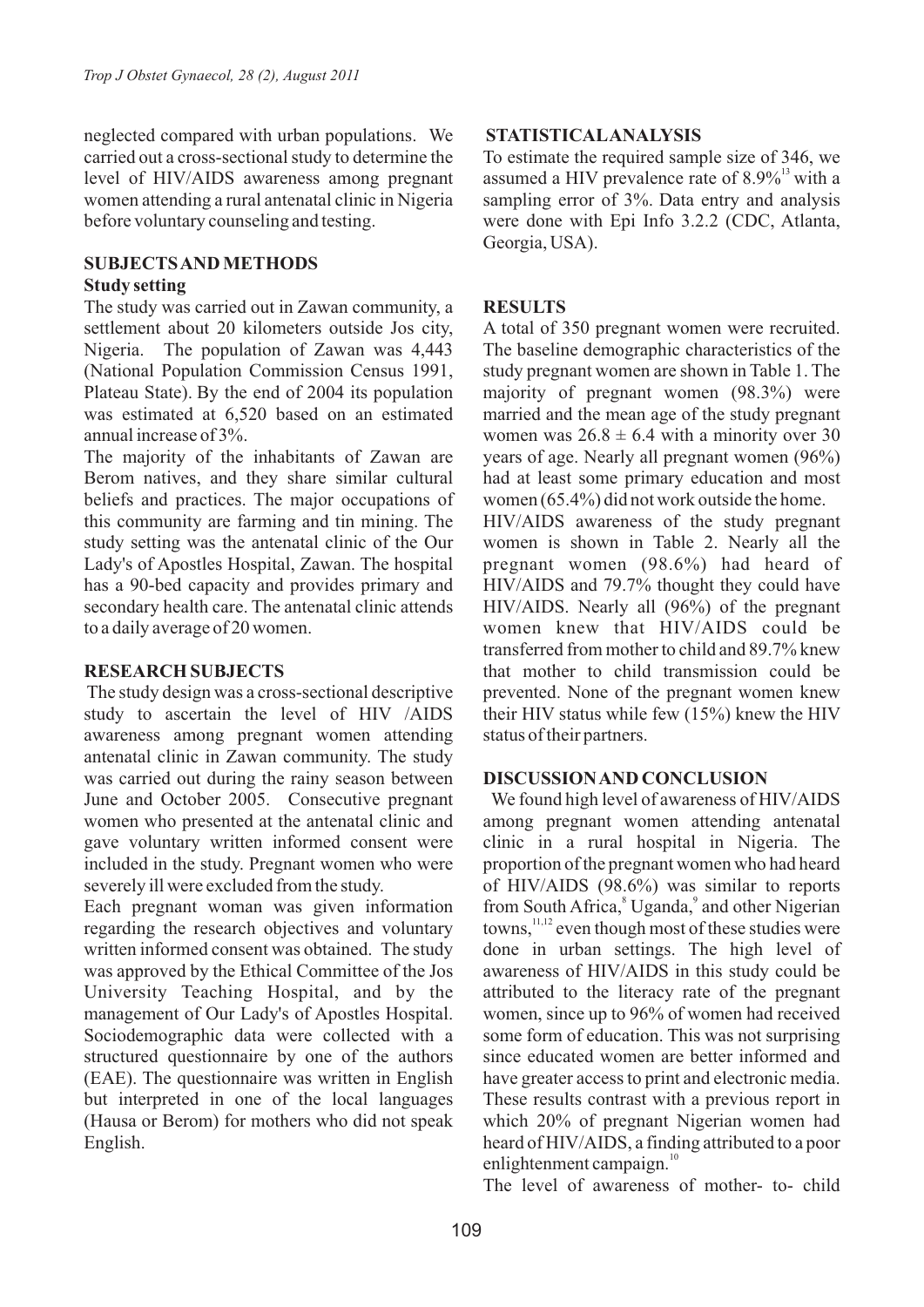transmission was likewise high (95.7%) among pregnant women in this study. This finding was similar to other studies.<sup>10,14</sup> However, several studies in Nigeria<sup>10,12</sup> reported low levels of reported low levels of knowledge about mother- to- child transmission of HIV infection in contrast to this study. The difference observed in this study and previous studies may be attributed to increased HIV/AIDS campaigns in mass media as well as the involvement community leaders during HIV/AIDS campaigns. Majority of the pregnant women (89.7%) in this study were also aware of prevention of mother- to- child transmission of HIV infection as observed in similar studies in developed countries<sup> $7, 14$ </sup> but in contrast to a study in Abakilki, Nigeria in which the pregnant women were ignorant of mother- to- child transmission. $^{13}$ The high level of awareness of mother- to- child transmission of HIV infection and of the possibility of its prevention could also be attributed to the women's literacy rate, the effect of HIV/AIDS campaigns in the mass media and community leaders involvement in the fight against HIV/AIDS. Despite the high degree of literacy and awareness in this study, we previously reported that HIV infection was associated with advancing educational attainment and skilled  $1$ abor.<sup>15</sup> Thus, it does not appear that enlightenment alone reduces the risk of HIV infection.

Our findings demonstrate that the level awareness of HIV/AIDS in pregnant women attending a rural antenatal clinic was high but the majority of women did not know the HIV status of themselves or their partners. A high level of awareness of HIV/AIDS in pregnant women in a rural setting may be attributed to the effect of HIV/AIDS campaigns in the mass media and community leaders' involvement in the fight against HIV/AIDS. Rural pregnant women in our study readily accepted the offer of Voluntary counseling and testing (VCT) for HIV infection. However, the high prevalence rate of HIV among these pregnant women despite their high level of HIV/AIDS awareness calls for an emphasis on positive behavioral changes.

One limitation of this study was that it was hospital-based and assessed only rural women who presented for antenatal care. Thus, rural women who chose not to obtain antenatal care were not represented. It is likely that such women

are less educated and may have less awareness about HIV and mother-to-child transmission than the rural women included in this study. Community-based studies are needed in rural settings to assess HIV awareness and reasons that women do not avail themselves of antenatal care and antiretroviral therapy to prevent mother-tochild transmission.

### **REFERENCES**

- 1. Cates W, McPheeeters M. Adolescents and sexually transmitted diseases: Current risk and future consequences. Prepared for the workshop on adolescent sexuality and reproductive health in developing countries; Trends and interventions. National Research council. Washington. DC. March, 25, 1997.
- 2. UNAIDS/WHO. AIDS epidemic update 2004.
- 3. UNAIDS/WHO. Report on global HIV/AIDS epidemic. Geneva: UNAIDS/WHO, 1998.
- 4. UNAIDS/UNICEF. Children orphaned by AIDS: Frontline responses from Eastern and Southern Africa. Geneva: UNAIDS/UNICEF, 1999.
- 5. Federal Ministry of Health. HIV/AIDS sentinels seroprevalence survey in Nigeria technical report. Abuja: Federal Ministry of Health; 2005.
- 6. Anderson JR. A Guide to the Clinical Care of Women with HIV.  $1<sup>st</sup>$  ed. USA: Women Care, 2001.
- 7. Duffy TA, Wolfe CD, Varden C, Kennedy J, Chrystie IL. Women's knowledge and attitudes and acceptability of voluntary antenatal HIV testing. Br J Obstet Gynaecol 1998; 105: 849-54.
- 8. Abdool Karim Q, Abdool Karim SS, Coovadia HM, Susser M. Informed consent for HIV testing in South African hospital: Is it truly informed or truly voluntary. AM J Public Health 1998;88:637-40
- 9. Nuwaha F, Kabatesi D, Muiranga M, Whalen CC. Factors influencing acceptability of voluntary counseling and testing for HIV in Bushenyi district of Uganda. East Afri Med J 2002; 79: 626-40.
- 10. Federal Ministry of Health. 2003 National HIV/AIDS and Reproductive Health Survey. Federal Ministry of Health, Abuja, 2003.